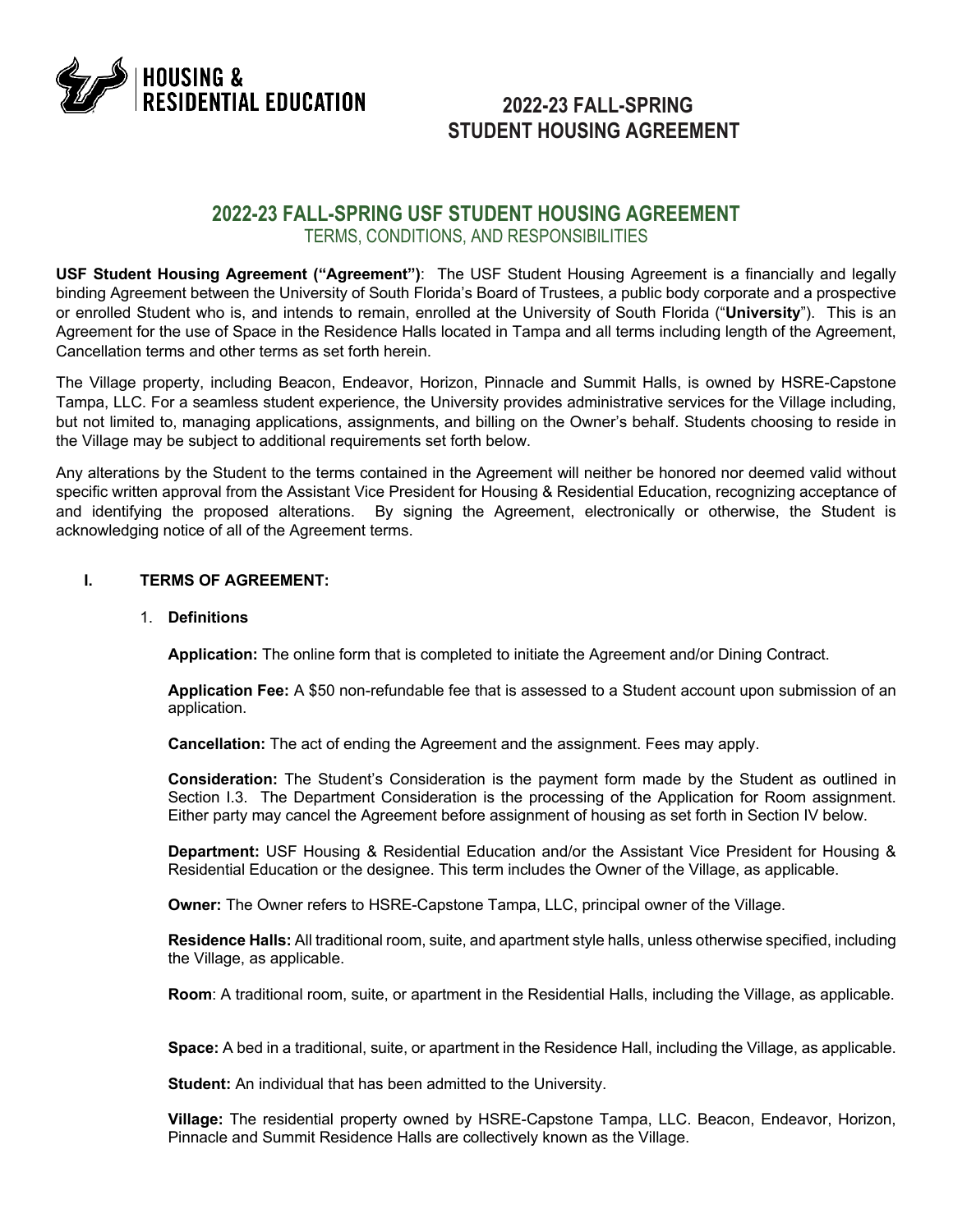- 2. **Application Fee:** Upon submission of the Application, the Application Fee will be assessed to the Student account. The Application Fee will be considered paid for purposes of assignment when one of the conditions below have been exercised.
	- a. The actual payment is submitted using University payment processes.
	- b. The Department processes and approves a deferral of the required Application Fee. The Application Fee will not be waived.
- 3. **Effective Date:** The Agreement shall become effective upon the Department receiving the housing Application, the Application Fee (by one of the two methods specified in Section I.2), and meet the terms listed in Section I.4. Once this Agreement becomes effective, the Student is eligible for an assignment.

# 4. **Eligibility Requirement for Housing**:

- a. Students who have been accepted to the University by the University Office of Admissions are eligible to apply for housing. The Student must submit both the Application and Application Fee (see Section I.2) which is Consideration for this Agreement.
- b. Student must remain enrolled in University of South Florida courses during each semester covered by the terms of this Agreement. Should Student fail to meet this enrollment requirement, the Department, on behalf of the University, may cancel the Agreement and require Student to vacate their assigned Space in accordance with applicable University policies or other applicable laws, regulations, policies, or procedures.

# c. **Assignment Prerequisites**:

- i. **Vaccination Requirement:** Students must comply with University vaccination requirements for residential Students by submitting appropriate vaccination documentation to USF Student Health Services before Department will complete a Room assignment. The Department will not refund the Application Fee if the Agreement is cancelled due to non-compliance with the vaccination requirements.
- ii. **Orientation Requirement:** Undergraduate Students must comply with University orientation requirements by registering for appropriate orientation program with the Office of Orientation. Continuing Students have already satisfied the orientation requirement. The Department will not refund the Application Fee if the Agreement is cancelled due to non-compliance with the orientation requirement.

# iii. **Availability for Housing:**

- 1. The Department may initiate a Standby Process in the event that the availability of housing becomes limited. In the event of a Standby Process, applicants will be required to register for the Standby List. Registration for the Standby List indicates that the Student will accept the Space assigned, regardless of preference.
- 2. The Department may cancel the Agreement if a Room is not available or appropriate for assignment to the Student.
- 5. **Inability to Perform:** If the Department is unable to assign a Student a Space due to:
	- a. the Student's failure to meet the assignment prerequisites; the Agreement will be considered cancelled by the Student without refund of the Application Fee; or
	- b. the Department's inability to identify available or suitable Space; the Agreement will be considered cancelled and the Department will credit the Application Fee to the Student's account.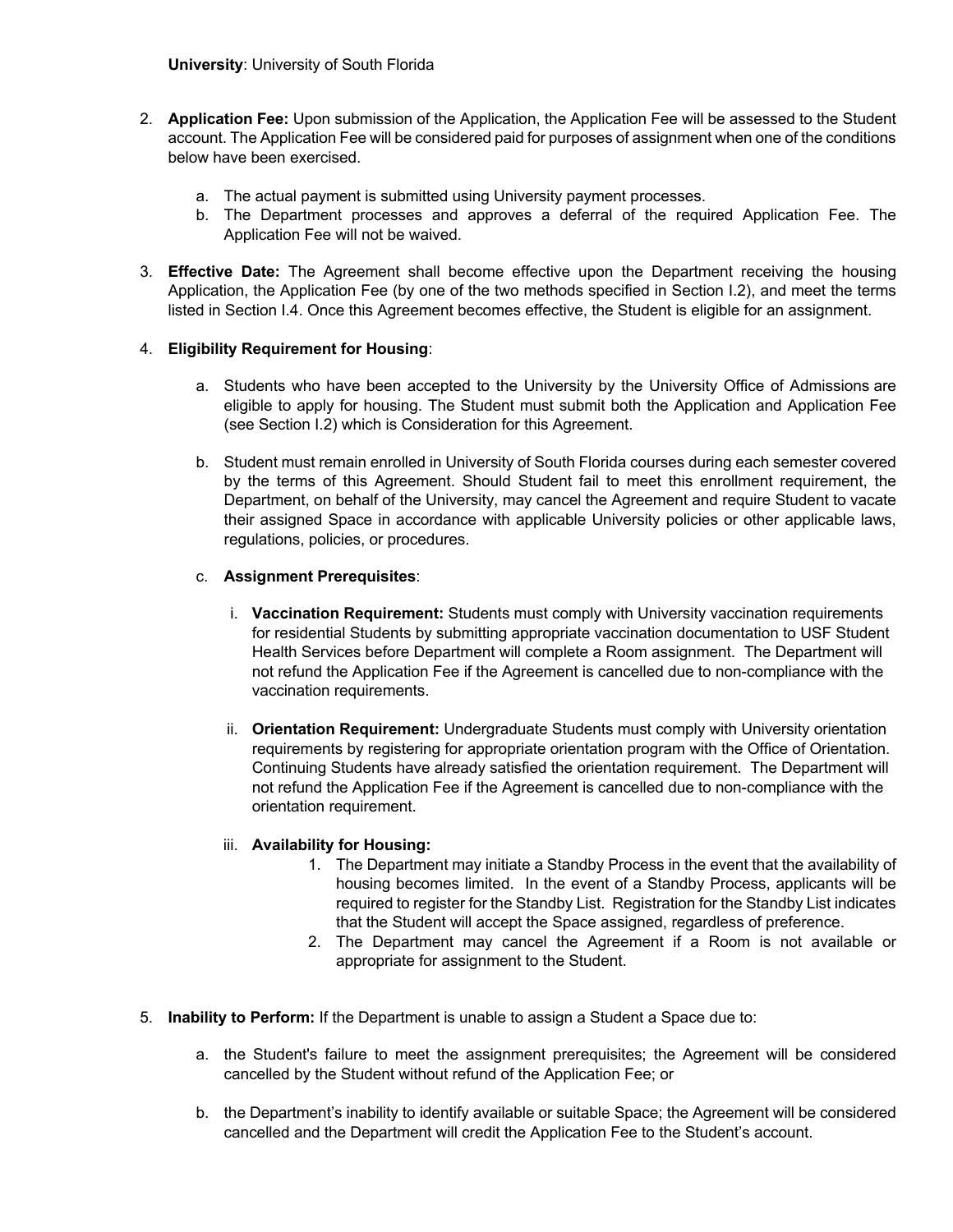- 6. **Length of Agreement:** The Agreement dates covered by these terms, conditions, and responsibilities are for the Fall 2022 and Spring 2023 terms. The dates for each semester are available on the USF Housing website. The Agreement start and end dates and the length of Agreement may be adjusted with notice to the Student to align with the University academic calendar. Occupancy during break periods is limited to specific locations and incurs an additional charge.
- 7. **Occupancy Status:** Occupancy occurs when a Student is issued the keys to the Space or is checked-in via the student housing software. If either condition exists, then the Space is considered occupied. Occupancy will remain in effect until the check-out procedure is followed to depart the Space. Removing personal belongings and vacating the assigned Space without completing the proper check-out process will be considered an improper check-out and the Student will be financially responsible for the terms of the Agreement and all associated fees.
- 8. **Occupancy Requirements and Transferability**: Student's assigned Space may be inhabited ONLY by the Student with whom the Agreement is made, and such Space is not transferable or assignable without the Department's prior written approval. Spaces may not be sublet to another person(s). Appropriate monetary charges, as determined by the Department, will be assessed, and/or disciplinary action will be taken, against violators of this section.
- 9. **Guest and Visitor Access**: Guest/Visitor access may be prohibited or restricted within Room or building. Students are responsible for the actions and any damages incurred by their guests. A Student is prohibited from inviting or hosting a person in their Room, Residence Hall, or on campus when the Student knows that that person has been barred from campus by the University Police or other University official. Any Student or person who knowingly violates this section may be subject to all applicable University, civil and criminal penalties.
- 10. **Entry Rights:** Authorized Department personnel may enter Student's Space without the Student's permission (but following prior notice to Student) for maintenance/housekeeping purposes and for fire/safety inspections. When authorized Department personnel have reasonable belief that a violation of a University Policy, or violation of any local, state, or federal law, regulation, or ordinance is in progress, or in the event of an emergency, such personnel may enter Student's Space without notice to Student. Students living in the Village also grant similar rights prescribed to the University above to personnel authorized by the Owner (including, without limitation, personnel of Owner's property manager).
- 11. **Condition of Space:** The Student acknowledges their responsibility to keep Space and Room in a clean and orderly condition and to adhere to sanitation standards in shared spaces. University staff retain the right to conduct health and safety inspections of the Room. Charges may be assessed to Students for damage to, unauthorized use of, or alterations to, buildings, rooms, furnishings, appliances, equipment, or locks, and for special cleaning necessitated by improper care of buildings, rooms, furnishings, appliances, or equipment either within Student's Room or on the floor or in the building wherein Student's Space is located.
- 12. **Room Assignment:** The Department does not guarantee an assignment to a specific complex, building, room, roommate, room type, or room occupancy (single, double, or triple). The Department reserves the right to consolidate, change the occupancy designation, or change the assignment either in advance of check-in or after the start of the term. If one of the occupants of a double occupancy room moves out, another occupant will be assigned to that Room by the Department. If no such assignment can be made, upon notification by the Department, the remaining occupant will exercise one of the following options: (a) locate another roommate who agrees to be reassigned to the occupant's Room, (b) be reassigned to a double occupancy room chosen by the Department, or (c) be reassigned to single occupancy, if available, and pay the single occupancy rate. In the event there is maximum utilization of facilities and no assignment can be made, the Department will notify the Student at which time any fees paid by the Student will be credited to the Student's account.
	- a. The University reserves the right to contract for comparable student housing accommodations in the event of excessive occupancy, available facilities, natural disaster, etc. The Student agrees that all terms and conditions of this Agreement are applicable in the event that additional student housing accommodations must be secured.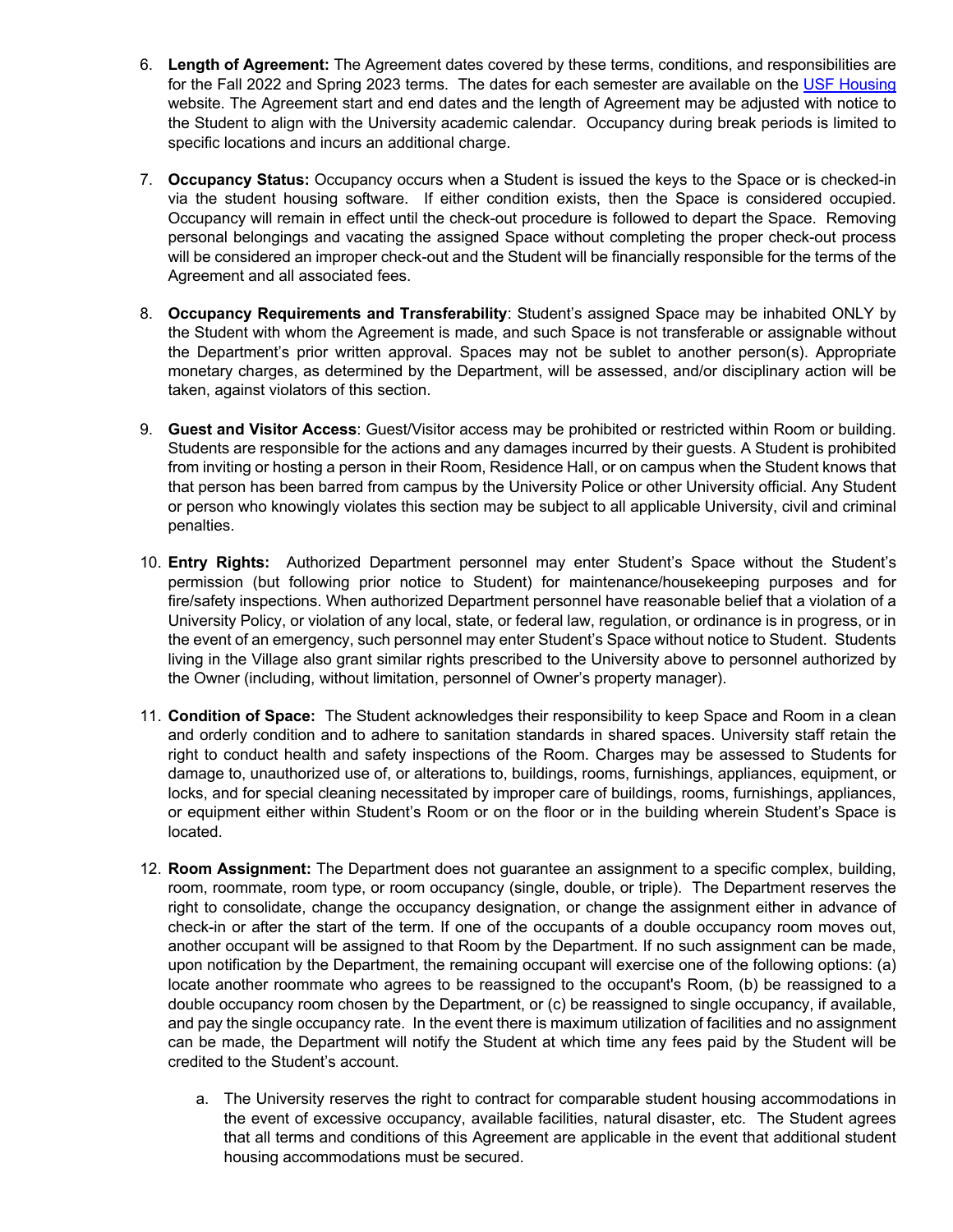- b. Students who have not properly occupied their Room by 12 p.m. on the first day of classes and have not notified the Department of their late arrival may be reassigned based on the needs of the Department.
- 13. **Room Change/Reassignment:** The Student may, after written approval from the Department, move to another Residence Hall Space in accordance with the Department's reassignment policies, which are incorporated herein by reference. Those Students living in the Village may also need additional approval to be eligible transfer to a Room outside of the Village.

A Student shall not be permitted to transfer to another Space without the approval of the Department. If the Student does occupy another Space without the approval of the Department, they will be responsible for the rental fees of both the Space they moved to and the Space they are assigned.

- 14. **Use of Spaces:** The Department reserves the right to determine the need for and the use of all Rooms, lounges, and other common or public areas in and around the Residence Halls. At the discretion of the Department, the Department may limit or restrict the use of the common areas and multipurpose spaces. Residential Hall lounges may be converted and assigned as Residence Hall Space when deemed necessary by the Department.
- 15. **Meal Plan Requirement:** All First Time in College Students residing in the USF Residence Halls located in Tampa are required to purchase a meal plan. More information on meal plan options can be found at USF Dining.

# 16. **Health and Safety.**

- a. The Student acknowledges the inherent risk associated with living in a community environment and the Student's shared obligation to prioritize health and safety for the benefit of the entire community.
- b. The Student acknowledges they have considered their own personal health status and risk factors inherent with community living.
- c. The Student agrees to adhere to University expectations intended to minimize risk of exposure of transmissible diseases consistent with health and safety guidance as determined by the University (for example practicing physical distancing and wearing appropriate face covering, etc.).
- d. The Student acknowledges they may be required to submit to symptom checking or testing to access and remain in the residential community.
- e. The Student agrees to disclose to the appropriate University medical official immediately upon notification of a transmissible disease test status (i.e. COVID-19, meningitis, tuberculous, etc.) or contact about high risk exposure and instruction to isolate.
- f. The Student agrees to comply with University direction requiring isolation. Isolation may require removal from assigned Space, Room, building, or campus. Isolation does not constitute Cancellation of the Agreement.
- g. Students are required to comply with all health and safety law, orders, ordinances, policies, regulations, and guidance adopted by the University or Department as it relates to transmissible diseases. This guidance may evolve as circumstances warrant. University may require Student to leave University housing in the event the Student's continued presence poses a health or safety risk to the housing community.
- 17. **Accessibility:** A variety of facilities are available for Students with accessibility needs and other medical considerations. Students requesting reasonable accommodations for housing based on an accessibility need or a medical condition must submit their request for said accommodations in writing to the Department by July 1 for the fall semester; November 1 for the spring semester; and April 1 for the summer semester(s). Department staff may confer with the Office of Student Accessibility Services and/or Student Health Services in order to determine any reasonable and appropriate accommodations. Any information provided to the Department substantiating an accessibility need or medical condition will be maintained in strict confidence pursuant to Federal and Florida laws.
- 18. **Utilities:** The Department is not liable for interruption or failure of utilities such as heating, air conditioning, water, electricity, internet, etc. The Department reserves the right to assess additional charges and/or rent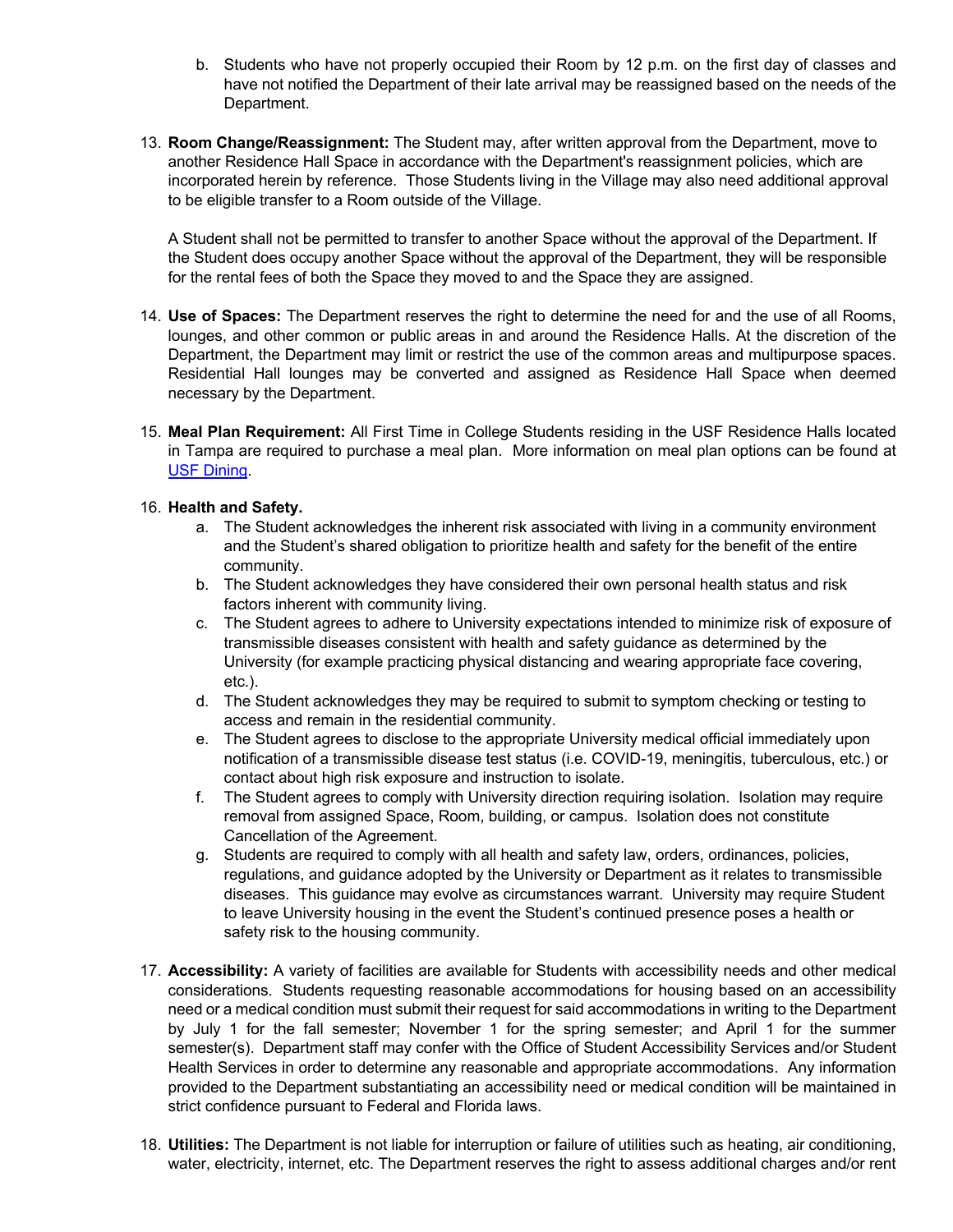during the Agreement period to offset increased utility and/or other operational costs, provided the Department gives written notification to the Student at least 30 days prior to any increase in rent or charges.

- 19. **Damage Liability:** The University is not liable for damage to or loss of personal property, failure or interruption of utilities, or for injury or inconvenience to persons (except to the extent set forth in Florida Statutes, Sec. 768.28) Students are encouraged to provide their own personal property loss insurance.
- 20. **Department Reservation:** The Department reserves the right to make additional and/or modify existing rules and regulations. The Department agrees to make every reasonable effort to inform Student of any regulation changes or pertinent policy information.
- 21. **Departmental Discretion:** The Department may cancel the Agreement or change Student's Space assignment in the interest of order, discipline, health, safety, security, maximum utilization of Department facilities and resources, and/or educational delivery, or for the Student's failure to pay rent or charges in a timely manner.
- 22. **Adherence to USF Restrictions and Compliance with USF Regulations:** Student's agree to comply with, and uphold, all University policies, procedures, regulations, as well as all local, state, and federal laws.
- 23. **Provisional Removal for Behavior:** Student(s) who have been determined to create an immediate danger, threat, or disruption to the residential community may be provisionally removed from the Residence Halls until an investigation and a resolution can occur. Students will remain financially responsible for the Agreement during the provisional removal.
- 24. **Correspondence:** Correspondence from the Department will be emailed to Student at their official University email account.

# **II. RATES AND PAYMENT OPTIONS:**

- 1. **Rates:** Rates are listed on the Department's website and are subject to change following approval by the University Board of Trustees. The Application Fee is due with the Agreement when submitted and is in addition to the published rates. Students receiving Financial Aid will have any outstanding housing charges deducted from their aid prior to receiving a reimbursement check regardless of their payment option. The Agreement is separate from, and not contingent upon, financial aid or scholarship award notification.
- 2. **Student's Payment Obligation:** Student acknowledges that different Department facilities have different rental rates. The amount of rent a Student will be obligated to pay will depend on the Space assigned to Student. Student acknowledges that he/she will be bound by the Agreement and any change in rates, fees, or other financial obligation.
- 3. **Unpaid Charges:** Any unpaid rent, cancellation, or other charges accrued under the Agreement may be applied to Student's University account and may result in a hold being placed on Student's record and/or academic transcripts. Please see section III.2. and III.3. for additional details.
- 4. **Method of Payment:** The methods of payment are listed below:
	- a. **Payments Online:** Online payments, via credit card or e-check, for housing, may be completed via the USF payment gateway available at MyUSF. *Online payments made via the OASIS payment link will be processed as per the USF Cashier's Office protocols.*
	- b. **Payments by Check:** Housing payments by paper check/money order may be mailed to the USF Payment Center at:

USF Student Payments PO Box 946571 Atlanta, GA 30394-6571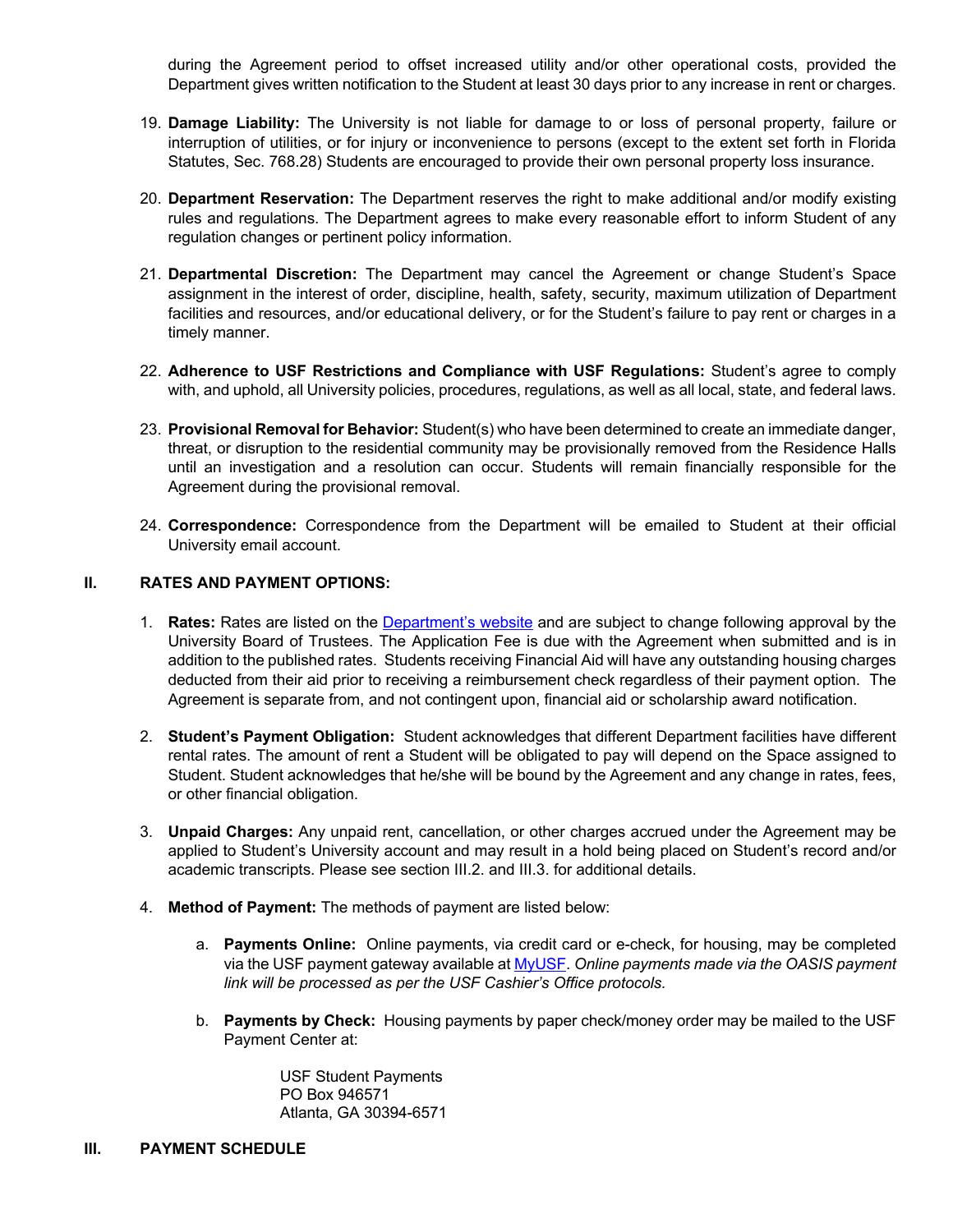- 1. **Payment Schedule:** All housing fees are due by the financial aid deferment date for the term in which the housing is effective. Please refer to the University Scholarships and Financial Aid Services website for information on when the deferment date is for each term.
- 2. **Default Process:** If a Student defaults in the payment of rent or other housing charges, the Student may be charged a 5% late fee on the outstanding balance, remain liable for the agreed amount and any other housing charges. In addition, the Student's University records may be placed on administrative hold.
- 3. **Collection Process:** Students failing to make payment within the appropriate time frame, as set by the University Controller's Office, will be subject to the University's collections policy (please see the University Controller's website for more information).
- **IV. CANCELLATION:** Notwithstanding anything contained herein, and even when Student's Cancellation is permitted under the terms of the Agreement, the Agreement may not be canceled without the prior written approval of the Department. The Department may, within its sole discretion, deny any cancellation requests. Where Cancellation of the Agreement is subject to the Cancellation fees set forth in the Agreement, any fees will be added to the Student's financial account and will be due and owing immediately. Non-payment of the fees may result in a Student registration hold or restriction on graduation and ability to obtain a transcript. Late payments may also include collection fees. Students should refer to Section III of this Agreement for more information regarding the Payment Schedule.
	- 1. **Cancellation by Department:** The Department may, in accordance with applicable rules of the University, initiate reassignment or cancel the Agreement if deemed necessary by the Department in the best interest of order, health, conduct, safety, security, disaster, failure to comply with any and all University regulations, policies, or directives.
		- a. **Cancellation Due to Non-Enrollment**: The Department may cancel the Agreement for any individual who is not enrolled at the University for the duration of the Agreement. Students whose Agreement has been cancelled will be required to vacate the Room within 24 hours from notification unless otherwise indicated. Any and all cancellation fees will be charged to the Student, as applicable (see section IV.2.l. for the cancellation fee schedule) and a registration hold will be placed on their record for the remainder of the Agreement term. Student who desires to re-enroll in classes during the term of the Agreement, will be required to secure a new Agreement for an available space before registering for classes.
		- b. **Cancellation Due to Academic Dismissal:** Students who are academically dismissed by the University will not be charged a cancellation fee, provided they cancel the Agreement, vacate the Room, and complete the prescribed check out procedures at least 5 business days prior to the opening of the Residence Halls for the upcoming term. Students who are academically dismissed and fail to complete these steps by the deadline noted above will be charged a \$1,500 cancellation fee and a daily-prorated rental charge.
		- c. **Cancellation Due to Conduct Dismissal:** Students who are removed from the Residence Halls and/or dismissed from the University as a result of Student conduct sanction, or are currently a subject of an ongoing investigation by Students Conduct & Ethical Development, will be subject to all full fees set forth in the Agreement and their account will be charged full cost through the term of the Agreement.
		- d. **Cancellation Due to Administrative Dismissal:** Students who are removed from the Residence Halls and/or dismissed from the University as a result of administrative reasons will be responsible for a daily-prorated rental charge.
	- 2. **Cancellation Request by Student:**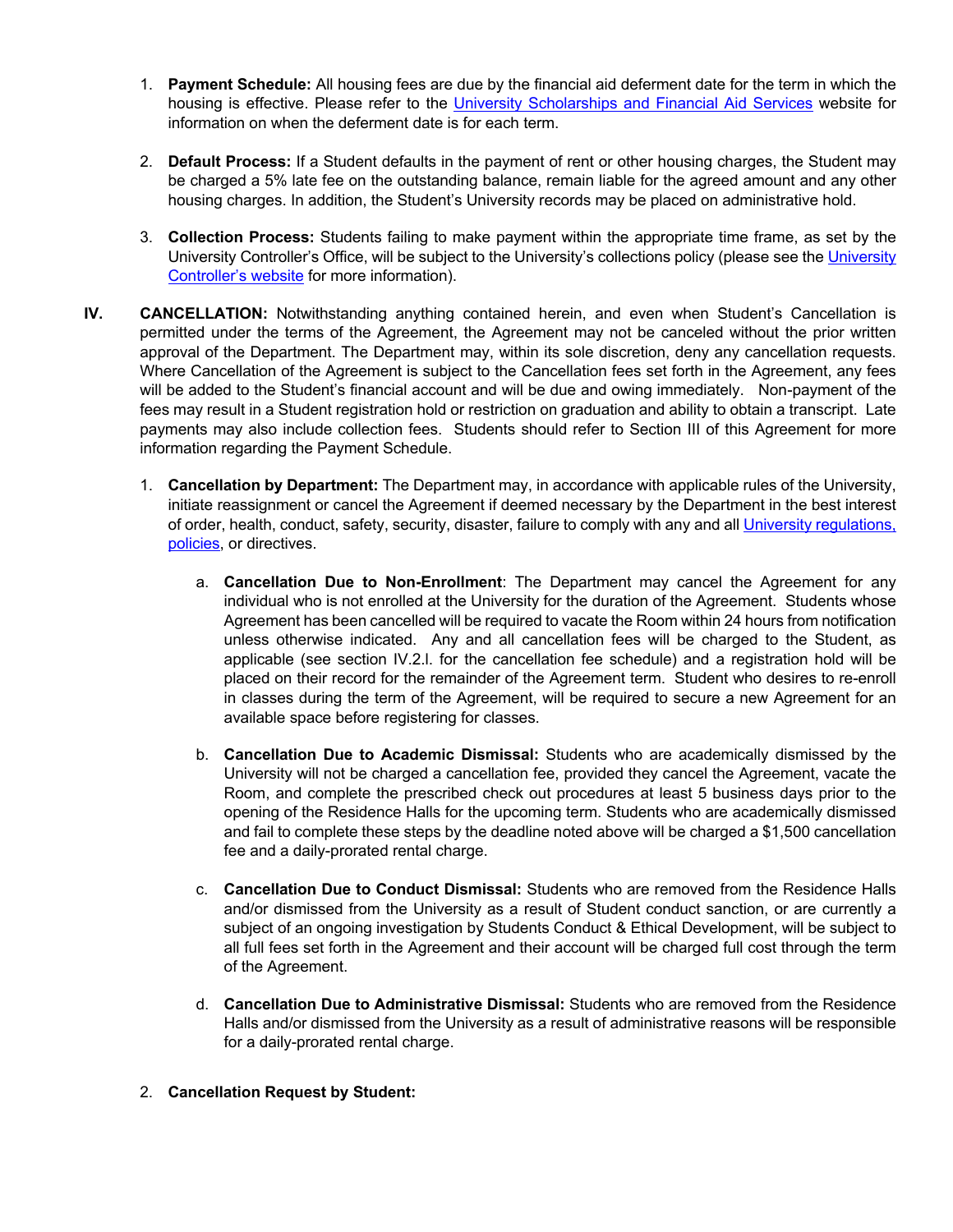- a. **Eligibility:** The Student may request a Cancellation of the Agreement if one of the following conditions is met (documentation will be required and fees may be assessed as more particularly set forth below):
	- i. The Student has not been assigned a Space;
	- ii. Non-Enrolled Student:
		- a. The Student graduates and does not continue in another USF program
		- b. The Student receives military order for active duty
		- c. The Student has a USF medical withdrawal
		- d. The Student withdraws and is no longer enrolled at USF
	- iii. The Student participates in an academic program that requires residence outside Hillsborough County;
	- iv. The Student participates in a USF sponsored and/or approved study abroad program that requires the Student to move to the assigned partner institution;
	- v. The Student transfers to USF Residence Halls located in St. Petersburg and secures a USF Housing Agreement for a residence hall located in St. Petersburg;
	- vi. The Student is newly married during the term of the Agreement;

# *A Student living in the Village agrees that early Cancellation of this Agreement may not be permissible.*

- b. **Procedure:** Students who meet one of the eligibility requirements as set forth above in Section 2(a) may request the Cancellation of the Agreement. The Student must submit a written request via the 2022-23 Student Housing Cancellation Request Form (available in the Housing Portal under Requests) indicating which of the conditions set forth in Section 2(a) applies and provide the required documentation. **Requests for Cancellation over the phone, in-person, or via email will not be accepted.**
- c. **Cancellation Request without Assignment:** Any Cancellation request received before an assignment is made will be approved with no fee. *Please note that the Application Fee will not be refunded.*
- d. **Cancellation Request Due to Graduation:** A Student may request Cancellation of their Agreement and will not be charged a cancellation fee provided that the following conditions are met: (1) the Student is no longer registered for any academic program, degree-seeking or not, at the University, (2) the resident submits the request before the priority registration deadline posted on the Office of the Registrar website, and (3) the Student completes the room check-out process at the end of the term (semester) in which graduation occurs. Failure to properly follow the steps above will result in a fee of \$1500.
- e. **Cancellation Request Due to Non-Enrollment:** A Student, who receives an assignment prior to the opening of the Residence Halls and cancels for non-enrollment, shall be considered a Cancellation for Non-Enrollment (see Section IV.1.a). A Student, who receives an assignment and has their courses dropped for any reason after the opening of the Residence Halls, shall have their Agreement cancelled, be charged a daily pro-rated rent plus one half of the remaining rent on the Agreement. A registration hold will be placed on their record for the remainder of the Agreement term.
- f. **Cancellation Request Due to Deferred Admission/Enrollment Status:** A Student, who has received an assignment and cancels their Application due to an approved deferred enrollment request, may be charged a cancellation fee in accordance with Section IV.2.l. If the Student enrolls in the approved term, submits an Application to live on-campus, and assumes occupancy of the Room, then the Student shall have the cancellation fee credited to their OASIS account and the hold lifted. The original Application Fee will not be applied towards the new Application.
- g. **Cancellation Request Due to Military Orders:** A Student, who receives lawful orders to report for military service during the term of the Agreement, shall be permitted to cancel their Agreement without a cancellation fee provided that the following conditions are met: (1) the orders were received after the Student was assigned to the Residence Halls and (2) the order require the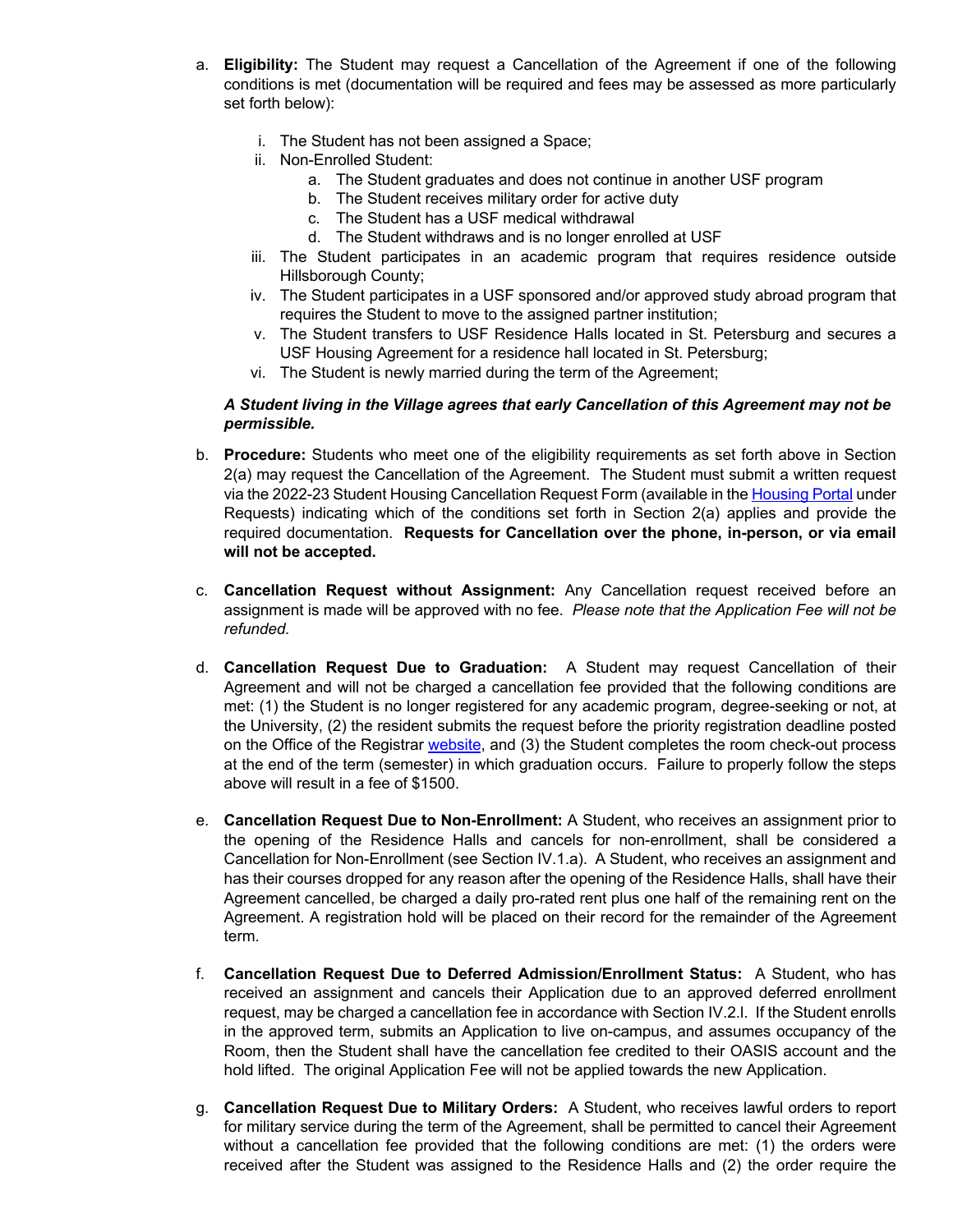Student to report for duty prior to the end of the semester in which the order were received. The Student will be charged a pro-rated rental rate for the time of occupancy.

- h. **Cancellation Request Due to a Medical Withdrawal:** The Student must provide a medical withdrawal that has been accepted and approved by the University in order to be considered for a Cancellation due to a medical withdrawal. Medical withdrawal terminates the Agreement for any semesters commencing after the medical withdrawal date, and the Student will receive a credit for a portion of the rent for the semester the Student withdraws for medical reasons, based upon the Student's move out date.
- i. **Cancellation Request Due to Campus Change (Tampa/St. Petersburg):** Student may submit a request for Cancellation along with proof of an active Agreement for the equivalent term for the campus to which they are transferring (destination campus). Any Student submitting a Cancellation request after the University's add/drop period (5:01 p.m. EST of the first Friday of the semester) will be consider for a Cancellation at the start of the Spring semester. If the Student is transitioning to a USF residence hall in St. Petersburg in the Spring and moves out of their current assignment at the end of the Fall term, then the Student shall be released from the Agreement at the conclusion of the term without penalty when both of the following conditions are met: (1) a current housing Application and requirements have been submitted to the destination Housing Department within 3 business days of the approved Cancellation request and (2) the Student assumes Occupancy of the assigned space at the destination location.
- j. **Cancellation Request Due to Marriage:** The University does not provide student housing for families. A Student may submit a Cancellation request due to marriage when a legal union occurs during the period of the Agreement. The Student shall be charged the appropriate cancellation fee as outlined in the Agreement (Section IV.2.l). Upon submitting the Cancellation request, the Student must submit a copy of the marriage license as a supporting document to process the Cancellation request.
- k. **Cancellation Request Due to Consideration of Extenuating, Unforeseen Circumstances:** A Student may submit a Cancellation request for consideration of extenuating, unforeseen circumstances that have developed since the Agreement was executed. The student must submit all supporting documentation they wish to have considered when Cancellation Request is reviewed. If the Cancellation of the Agreement is approved, the Student will be subject to posted fees. If the Cancellation of the Agreement is approved after Student has checked into the Space, Student will be responsible for a prorated fee for time assigned to the Room, plus one-half of the remaining charges on the Agreement *(this may include fall and/or spring charges)*. If the Cancellation request is denied, the Student remains responsible for the terms of the Agreement.
- l. **Cancellation Fee Table:** If a Cancellation Request is approved prior to the start of the Agreement, fees will be assessed as noted in the table below unless another amount is specifically stated above (Section IV. 1 or 2).

| <b>Status in</b><br>Assignment<br><b>Process</b> | Oct. 1, $2021 -$<br>May 1, 2022 | May 2, 2022 -<br><b>June 1, 2022</b> | June 2, 2022 –<br>July 1, 2022 | July 2, 2022 -<br>Aug. 1, 2022 | Aug. 2, 2022 –<br>Aug. 18, 2022 | After August 18, 2022                           |
|--------------------------------------------------|---------------------------------|--------------------------------------|--------------------------------|--------------------------------|---------------------------------|-------------------------------------------------|
| Assigned                                         | No Charge                       | \$250                                | \$500                          | \$1000                         | \$1500                          | Half the Remaining<br>Charges for the Agreement |

# **V. APPEALS**

**Appeals:** Student may submit to the Department an appeal regarding the application of the Agreement if there is additional relevant information to be considered not available at the time of the original request for cancellation or if additional documentation supporting change in circumstances is provided. Appeals must be submitted in writing using the Appeal Form (located in the Housing Portal under Requests). Appeals are reviewed by the Appeals Officer/Committee. Appeals are not to be given or heard verbally. Decisions by the Appeals Officer/ Committee are final and cannot be further appealed.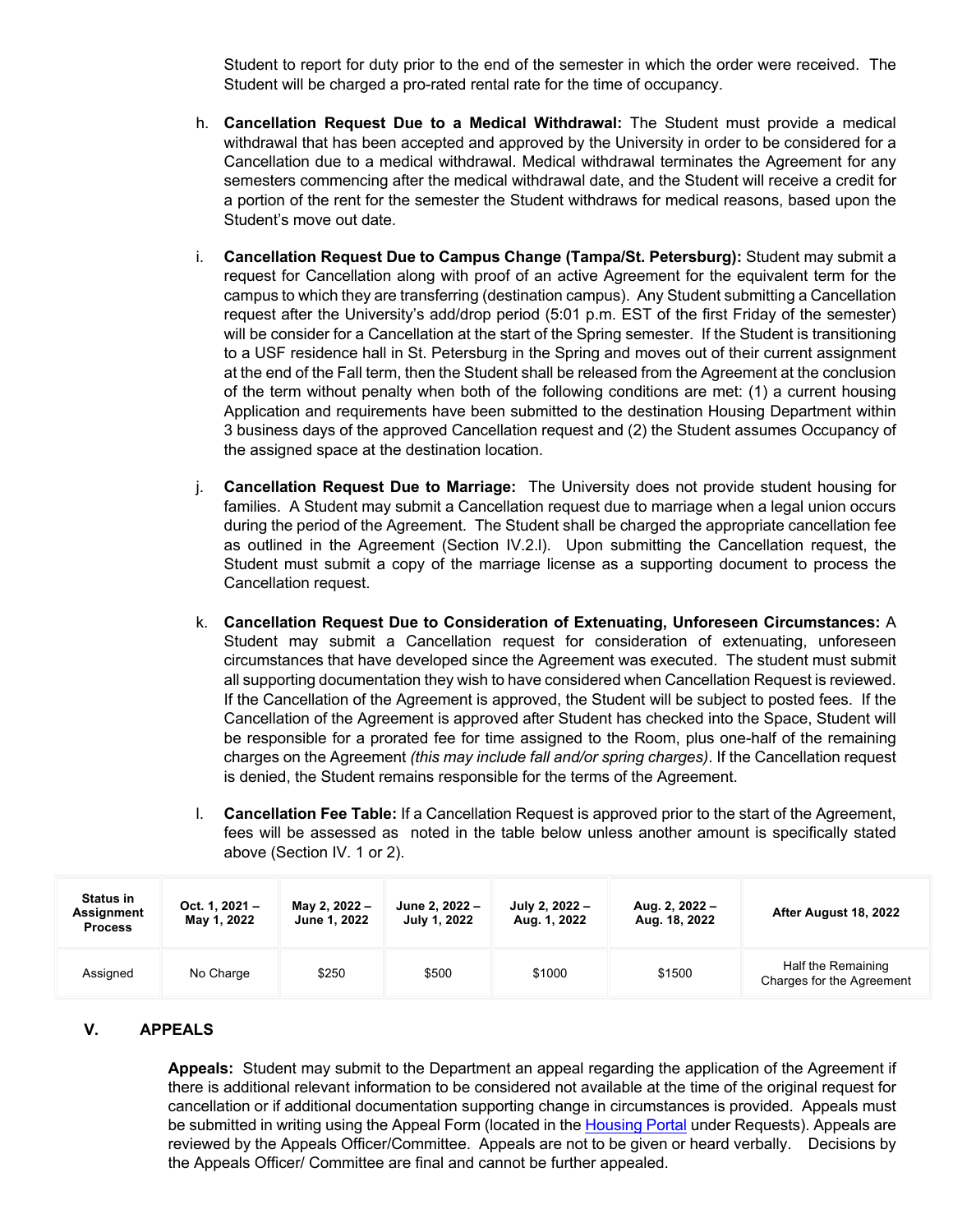## **VI. GENERAL PROVISIONS:**

- 1. **Department Interpretation Controls:** Department shall make the final interpretation of, or determination under, all provisions of the Agreement, as well as any related University Policies.
- 2. **Department Not Liable:** The University is not liable for loss of or damage to Student's personal property kept in Student's assigned Space or on or about any of Department's facilities.
- 3. **Modifications:** The Agreement may not be modified or amended, except by a further written instrument executed by Department.
- 4. **No Waiver:** Any failure by either party hereto to exercise any of its rights hereunder shall not be construed as a waiver of such rights, nor shall any such failure preclude exercise of such rights at a later time.
- 5. **Severability:** Whenever possible, each part of the Agreement shall be interpreted in such a manner as to be valid under the applicable law. However, if it shall be found that any part of the Agreement is illegal and unenforceable, such part or parts shall be of no force and effect to the extent of such illegality or unenforceability, without invalidating the legal and enforceable remainder of such part or parts or any other part of this Agreement.
- 6. **Assignment:** The Agreement shall not be assigned by either University or Student without the express written consent of the other party, which consent may be given in each party's sole discretion.
- 7. **Headings:** Section headings used in the Agreement are for convenience only and are not to be construed as part of the Agreement.
- 8. **Construction:** The Agreement shall not be construed more strongly against any party, regardless of who is responsible for its preparation.
- 9. **Public Records:** The Agreement is subject to the Public Records Law of the State of Florida, Chapter 119, Florida Statutes.
- 10. **Student Information:** Those living in The Village hereby agree that the Owner shall receive all Student information provided in the Agreement and waives and releases Owner from any duty of confidentiality that may apply to such information.
- 11. **Governing Law; Venue:** The Agreement and all transactions governed by the Agreement shall be governed by, and construed and enforced in accordance with, the laws of the State of Florida without regard to principles of conflicts of laws. In the event of any legal or equitable action arising under the Agreement, the parties agree that the jurisdiction and venue of such action shall lie exclusively within the courts of record of the State of Florida located in Hillsborough County, Florida, and the parties specifically waive any other jurisdiction and venue.
- 12. **Sovereign Immunity:** Nothing contained herein shall be construed or interpreted as (a) denying to either party any remedy or defense available to such party under the laws of the State of Florida; (b) the consent of University or the State of Florida or their agents and agencies to be sued; or (c) a waiver of either University's or the State of Florida's sovereign immunity beyond the limited waiver provided in section 768.28, Florida Statutes.
- 13. **Merger:** The Agreement is the complete, entire, final, and exclusive statement of the terms and conditions of the Agreement between the parties as of the Effective Date, but subject to any addendum or amendment entered into between University and Student subsequent to the Effective Date (including an addendum pertaining to the Village, if applicable). This Agreement supersedes, and the terms of this Agreement govern, any prior collateral Agreements, whether written or oral, between the parties with respect to the subject matter hereof.
- 14. **Time of the Essence:** Time is of the essence of the Agreement.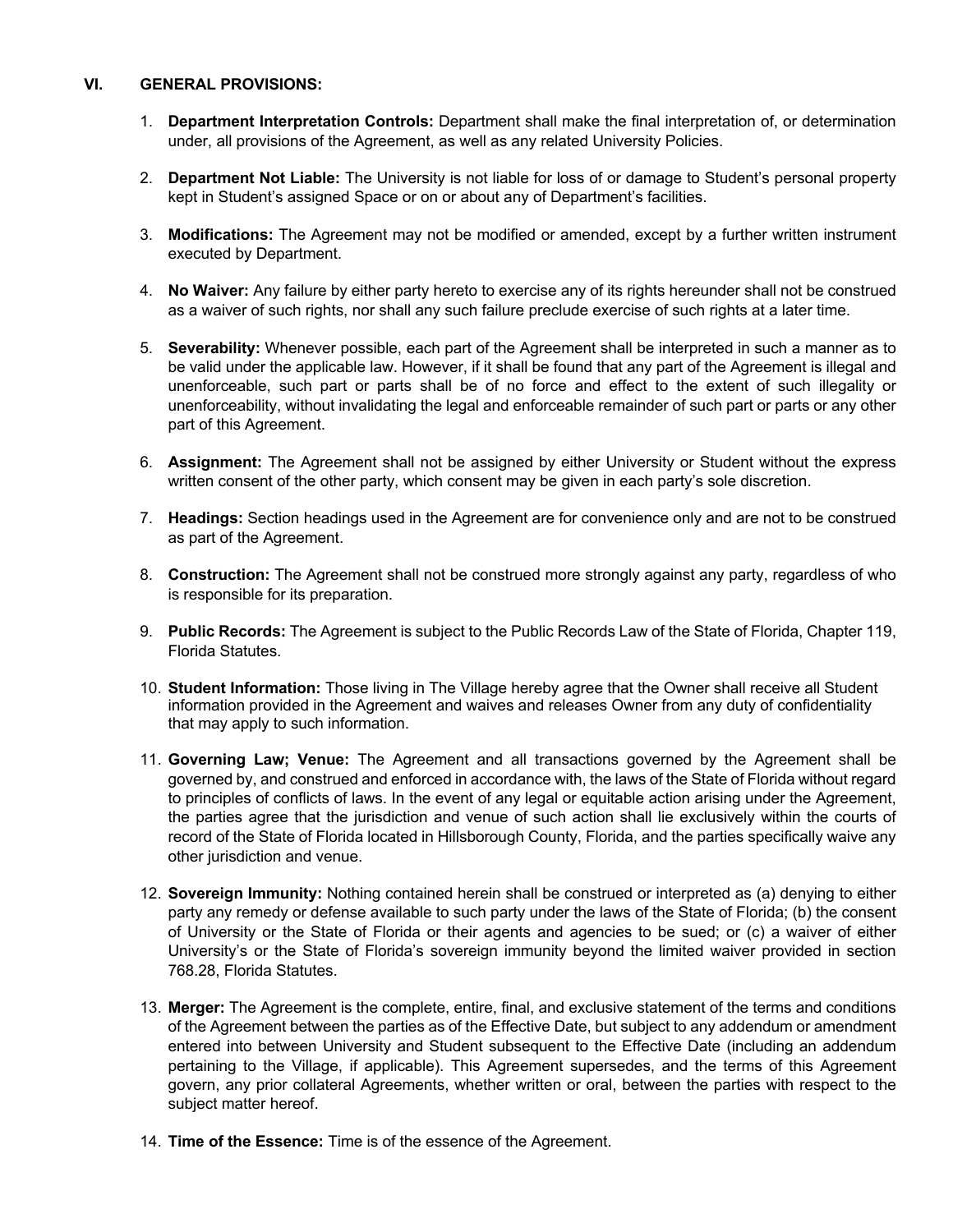15. **Electronic Signature; Counterparts:** The Agreement may be executed by electronic signature in accordance with Florida law, and in two or more counterparts, each of which shall be deemed an original, but all of which together shall constitute one and the same instrument.

*The University of South Florida is an equal opportunity institution and, as such, assigns residence hall space to qualified enrolled students without regard to race, color, marital status, religion, national origin, disability, age, Vietnam Era or disabled veterans status, sexual orientation or gender identity, as provided by law and in accordance with the University's respect for personal dignity.*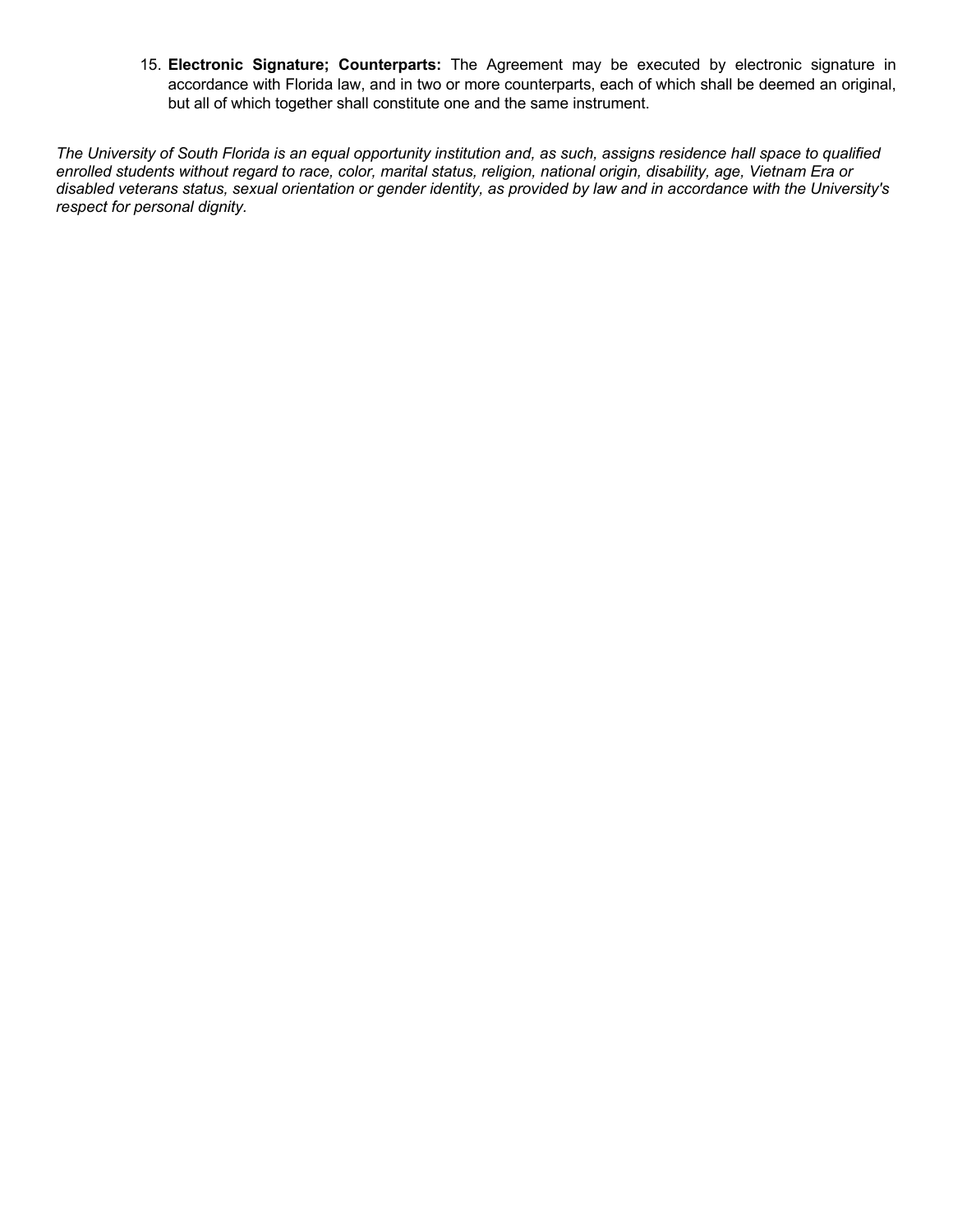

# **2022-2023 USF DINING CONTRACT** TERMS, CONDITIONS, AND RESPONSIBILITIES

## **Meal Plan Provisions:**

Your USF ID, which serves as your meal card, is required for all transactions – no exceptions. All meal plans starting in the Fall for First Year Residents are a two semester commitment (FALL 2022 & SPRING 2023); Dining Dollar Only plans are not a meal plan.

If your USF ID Card is lost or stolen, you must immediately report it to USF Dining Services 813-974-4499 to place ID on hold or you may place it on hold at usf.edu/Bullbucks. USF Dining is not responsible for any meals missed due to lost or stolen USF ID Cards. You may be eligible for a temporary card issued by the Meal Plan Office located in the MSC room 1502. The card would be valid only at dining halls for 5 days from when it was issued. You must return the temporary card or you will be charged \$10.00.

## **\*ST. PETERSBURG CAMPUS ONLY\***

Once you have reported your card lost or stolen, please visit The Dining Office in Bayboro Hall to receive a temporary card from a USF Dining Team member.

## **Resident Meal Plans**

## **FIRST YEAR \*TAMPA CAMPUS ONLY\***

As part of your first year experience at USF, students who are residing on campus, are to select a meal plan prior to moving into their residence hall or on-campus apartment, and may select an Open Access, Any 15 and Bull Block 175 (Summer residency is not included as a previous term of residence and does not exempt a student from the meal plan requirement for new residents). Exceptions are for transfer students with 12 or more college attended credit hours (dual enrollment does not apply). First year students who move on campus after the start of the semester have one week to select an **Open Access, Any15 or Bull Block 175 meal plan**.

## **\*ST. PETERSBURG CAMPUS ONLY\***

As part of your residential experience at USF, students who are residing on campus, are to select a meal plan prior to moving into their residence hall or on-campus apartment, and may select an Open Access, Any 15, or Bull Block 175 meal plan. (For First Year Students, summer residency is not included as a previous term of residence and does not exempt a student from the meal plan requirement for new residents). Any student who moves on campus after the start of the semester has one week to select an **Open Access, Any 15 or Bull Block 175 meal plan.**

### **Meal Plan Change Period:**

You may upgrade your meal plan at any time. A Meal Plan change period is provided each semester during which you may change the prorated value of your Residential Meal Plan to another eligible Residential Meal Plan. **Fall 2022 change period: 08/22/22 - 08/26/22 by 4pm & Spring 2023 grace period 01/09/23-01/13/23 by 4pm. If you are looking to downgrade your meal plan, and are eligible to do so**, **these changes MUST be completed in-person at our Meal Plan Office location, located on the Tampa Campus in the Marshall Student Center, MSC 1502.**

### **Cancellation Policy:**

*It is the meal plan holder's responsibility to notify USF Dining of the request to downgrade or cancel a meal plan by the end of the Meal Plan Change Period (see above) unless withdrawing from the University.* All cancellations must go to the USF Dining Leadership Team for review and decision. **If a student cancels their Housing assignment, the student must contact USF Dining in order to cancel their meal plan. Non-payment does not cancel your meal plan.** Exceptions: Students not returning for Spring semester need to send verification of registration withdrawal or transfer to the Meal Plan Team by the end of the Fall semester. Send all attachments to dining@usf.edu.

### **Dining Dollars:**

Any unused Dining Dollars from the Fall semesters will rollover to the Spring semester with the purchase of a Spring Meal Plan (excludes Dining Dollar Only Plans). If the account holder does not wish to participate in the Spring Meal Plan (off-campus students only) any unused Dining Dollars will be forfeited at the end of the Fall semester: Last day of Fall meal plan Thursday, December 8, 2022. **Unused Spring Dining Dollars will be forfeited at the end of the semester**. May 4th, 2023. It is the student's responsibility to monitor their Dining Dollar balance. This can be done by downloading the MyUSF app and selecting the Bulls Bucks button (this will show the Dining Dollars balance). Addtionally, students can log onto their Canvas account and the Dining Balance will show on their dashboard. **Dining Dollar only plans are valid only for the semester purchased.**

# **Refund Policy:**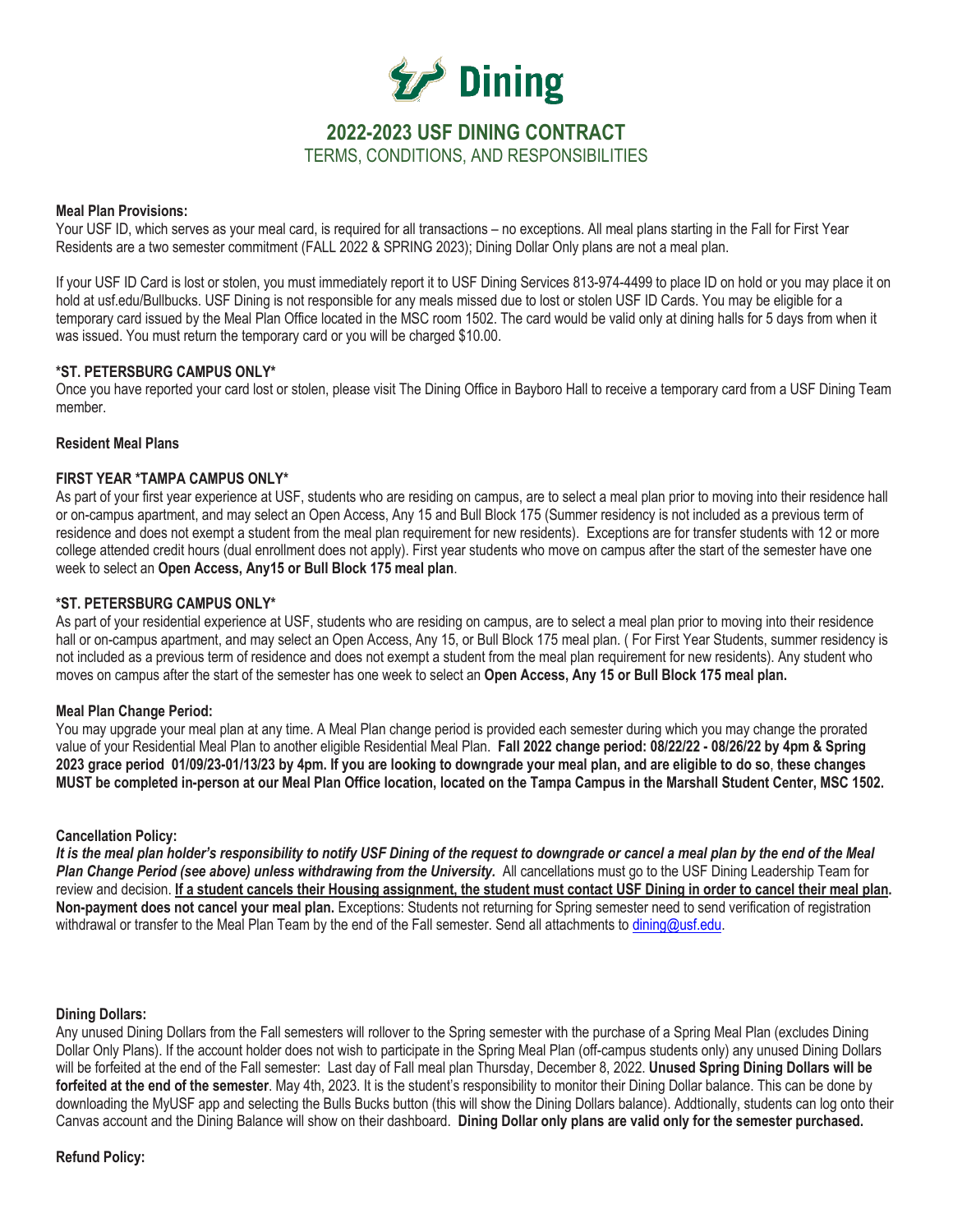All purchases are considered to be final. Exceptions will be made for IT processing errors. All refunds for IT processing errors will be refunded to the credit card used for the purchase.

**All meal plans will be automatically reactivated for you to enjoy beginning January 9th, 2023. Should you wish to make any changes to your plan, we encourage you to contact USF Dining at dining@usf.edu during the appropriate grace period (see section: Meal Plan Change Period).** 

## **Important Dates:**

**The Fall Meal Plan begins on Thursday, August 22nd, 2022 with opening and ends Thursday, December 8th, 2022. Spring Meal Plans begin on Friday, January 6th, 2023 and ends Thursday, May 4th, 2023.** 

Certain USF Dining locations may be closed for the Thanksgiving Holiday, Winter Holiday, Spring Break, and other University Holidays. Dining Hours\* are subject to change due to school holidays, exam schedules, reading days, and inclement weather conditions.

\*View USF Dining's Hours of Operations, Menus, and limited time Meal Plan Offerings at www.usfdining.com.

## **Payment Provisions:**

All charges for a meal plan selection will be posted to the student account (OASIS) with payment due in accordance with University payment deadlines or as otherwise specified:

### FALL 2022

| Item                                                                                    | <b>Deadline</b>            |
|-----------------------------------------------------------------------------------------|----------------------------|
| MEAL PLAN PAYMENT DUE DATE                                                              | August 26, 2022 (4:00 PM)  |
| MEAL PLAN PAYMENT DUE DATE                                                              | October 28, 2022 (4:00 PM) |
| For students with billed Florida Prepaid Tuition Plans or with Financial Aid Deferments |                            |

### SPRING 2023

| Item                                                                                    | <b>Deadline</b>             |
|-----------------------------------------------------------------------------------------|-----------------------------|
| MEAL PLAN PAYMENT DUE DATE                                                              | January 13, 2023 (4:00 PM)  |
| MEAL PLAN PAYMENT DUE DATE                                                              | February 24, 2023 (4:00 PM) |
| For students with billed Florida Prepaid Tuition Plans or with Financial Aid Deferments |                             |

Tax on dining dollars is deducted from the account as spent. As a resource, more information regarding student account (OASIS) payments can be found by visiting www.usf.edu/cashiers for Tampa Campus and www.usfsp.edu/administrative-and-financial-services/cashier/ for St. Petersburg Campus.

### **Meal Plan Usage:**

All funds and plans purchased for use in USF Dining are for the personal use of the owner of the account or plan only and are non-transferable. The USF Dining funds and plans cannot be used as a gift card or gift certificate.

### **Open Access**

The Open Access meal plan includes up to 8 guest vouchers to be used per semester at the dining halls. The meal plan holder must present the voucher for their guest at the register and specify they would like to use one of their guest vouchers at that time. Any unused guest vouchers will be forfeited at the end of the semester. **Students may pick up their guest vouchers from the Meal Plan Office starting the 2nd week of the fall or spring semester.** 

**ANY 15:** Meals on the Any 15 run from Thursday morning to the following Thursday evening. Unused meals will not carry over to the following week and the plan will reset to 15 meals Thursday morning. Meal Plan holders can always treat guests utilizing their Dining Dollars.

**BULLBLOCK PLANS:** Any unused meals will be forfeited at the end of the semester for Fall and again for Spring. Meal Plan holders can always treat guests utilizing their Dining Dollars.

## **ST. PETERSBURG CAMPUS ONLY**

The meal swipe portion of the meal plan will be redeemed at The Nest Dining Hall, located in Osprey Hall. Dining Dollars can be redeemed at all USF Dining locations. (The Reef, The Nest, Coral Café and The Bull Market). For Open Access Meal Plan Holders, guest voucher books may be picked up from the Cashier at The Nest starting the 2nd week of the fall or spring semester.

### **TO-GO POLICY**